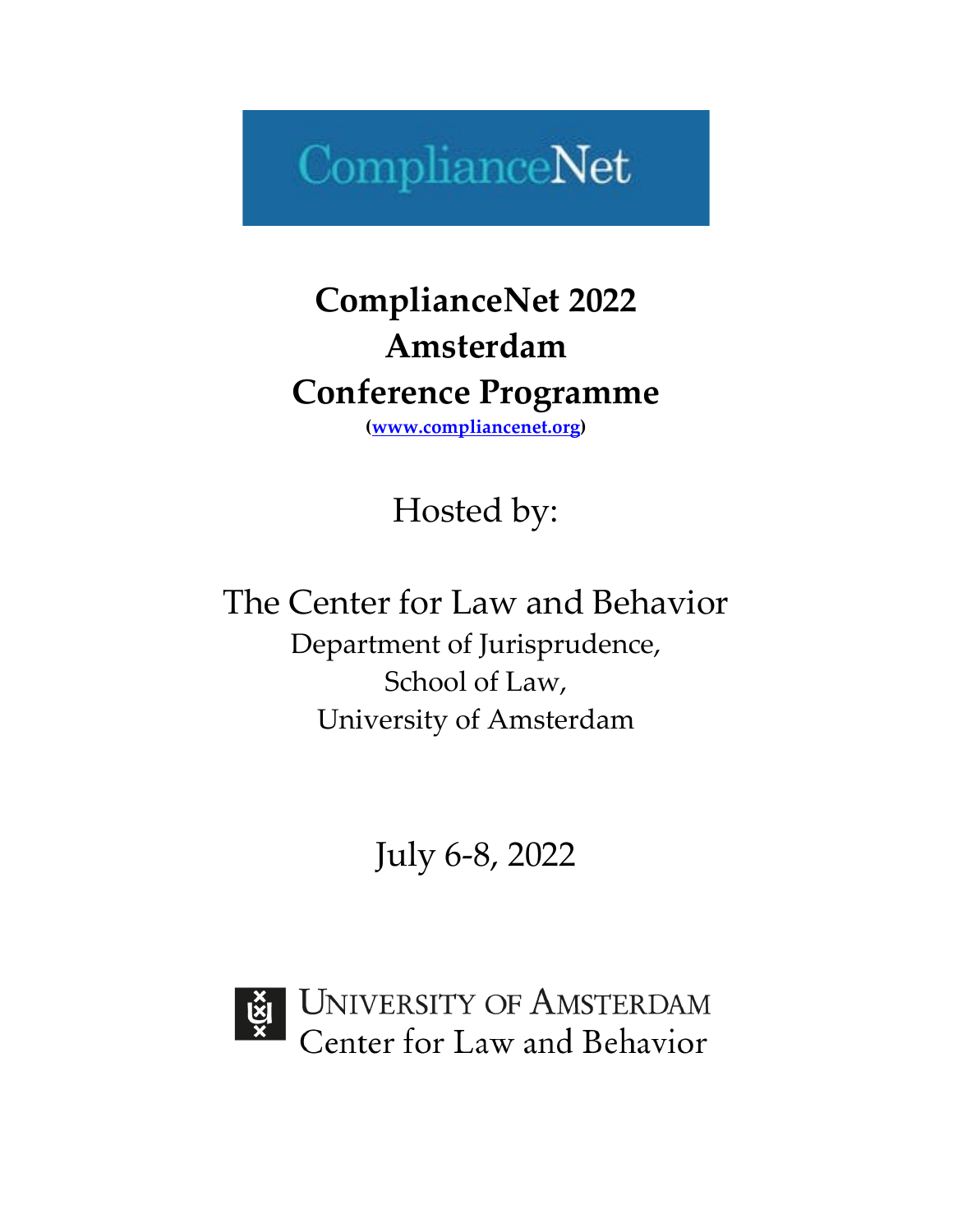# **Wednesday, July 6**

#### **9:00am-10:30am**

# **Opening Plenary**

# **1. New Directions in Compliance**

*Speaking Science to Economics: Securing Compliance During Pandemics*  Carol A. Heimer, Northwestern University and American Bar Foundation

*Interacting with the future self to reduce delinquent and other self-defeating behavior* Jean-Louis van Gelder, Max Planck Institute for the Study of Crime, Security and Law

*Co-opting Regulation: Professional Control Through Discretionary Mobilization of Legal Prescriptions and Expert Knowledge* Joelle Evans, Bayes Business School, City University of London Susan Silbey, Massachusetts Institute of Technology

Chair: Benjamin van Rooij, University of Amsterdam

#### **10:30am-11:00am—Coffee and Tea**

# **11:00am-12:30pm Panel Sessions**

# **2. Organizational Culture and Ethics**

*Understanding Code of Conduct Content Specificity: A Conceptual framework* Job Timmermans, Netherlands Defense Academy

*Boeing and the Ethics of Co-Regulation* Jeffery Smith, Seattle University

*Between the lines: Labelling between and within departments in the Dutch banking sector* Anna Merz, Erasmus University Rotterdam

Chair: Job Timmermans, Netherlands Defense Academy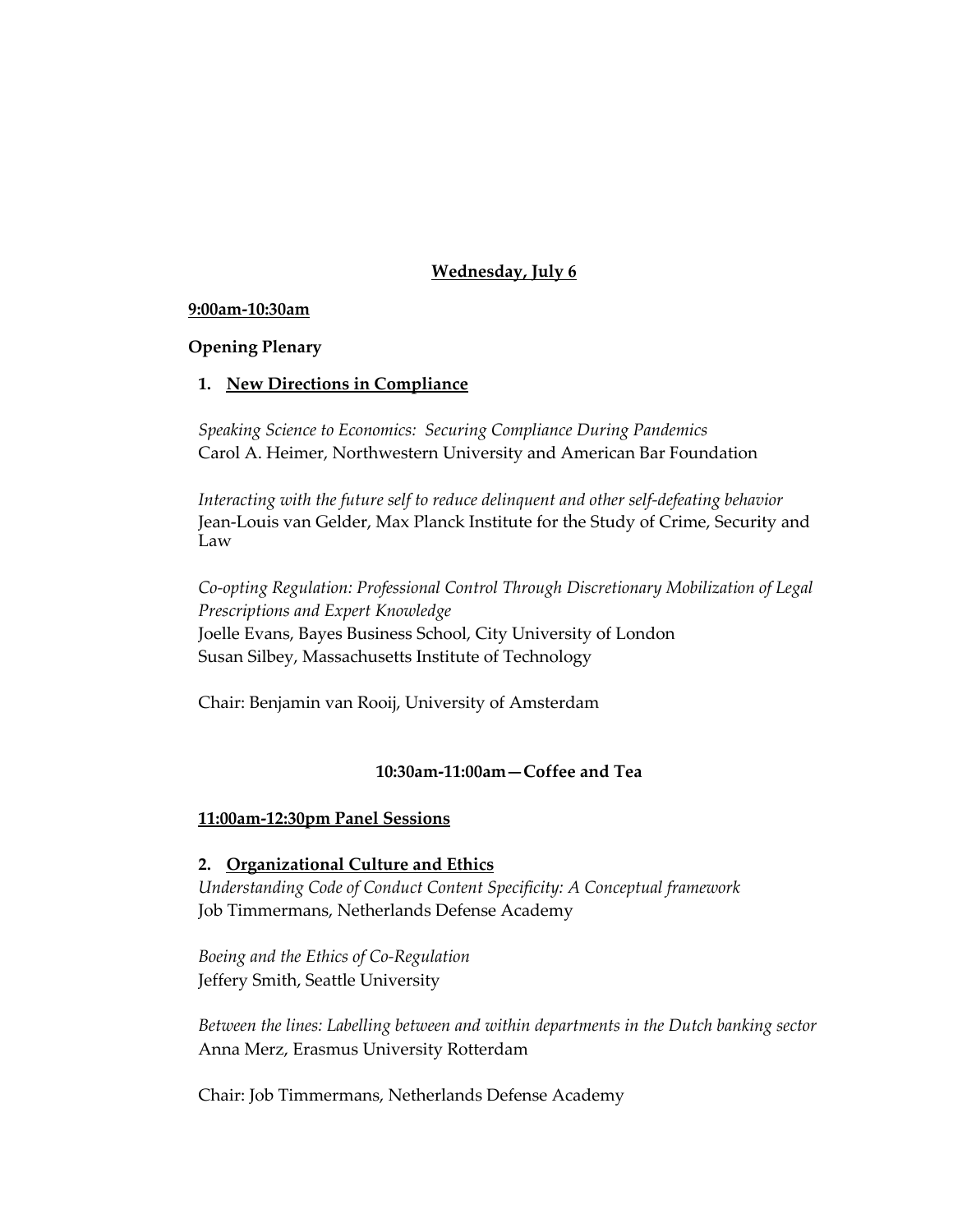#### **3. Factoring Climate into Compliance Policy**

*Getting Beyond Compliance and Tackling Climate Change* Brigham Daniels, Brigham Young University

*The Magic of 100%: Renewable Electricity Standards as Climate Change Policy Vanguards* Richard Wallsgrove**,** University of Hawai'i*.*

*Incorporating Quantitative and Qualitative Climate Change Analysis in Environmental Impact*  Mark Squillace, University of Colorado

Chair: Brigham Daniels, Brigham Young University

# **12:30pm-2:00pm: Lunch**

#### **2:00pm-3:30pm: Panel Sessions**

**4. Climate Change's Impact on Enforcement and Compliance** *Justiciability Issues in Climate Change Citizen Suits*  Melissa Powers, Lewis & Clark College

*Harms Abroad, Liability at Home: Transnational Enforcement of Climate Liability Judgments* Tracy Hester, University of Houston

*Compliance as Non-Compliance: The Lowest Common Deno[r]mation Problem in International Climate Law* Deepa Bandinarayana, Chapman University

Chair: Tracy Hester, University of Houston

# **5. Tax compliance**

*Citizens' fairness perceptions of tax authorities' algorithm-based decision making: a vignette study* Anne Van de Vijver, University of Antwerp Anouk Decuypere, University of Antwerp

*Poll Taxes, Revisited* Jeremy Bearer-Friend, The George Washington University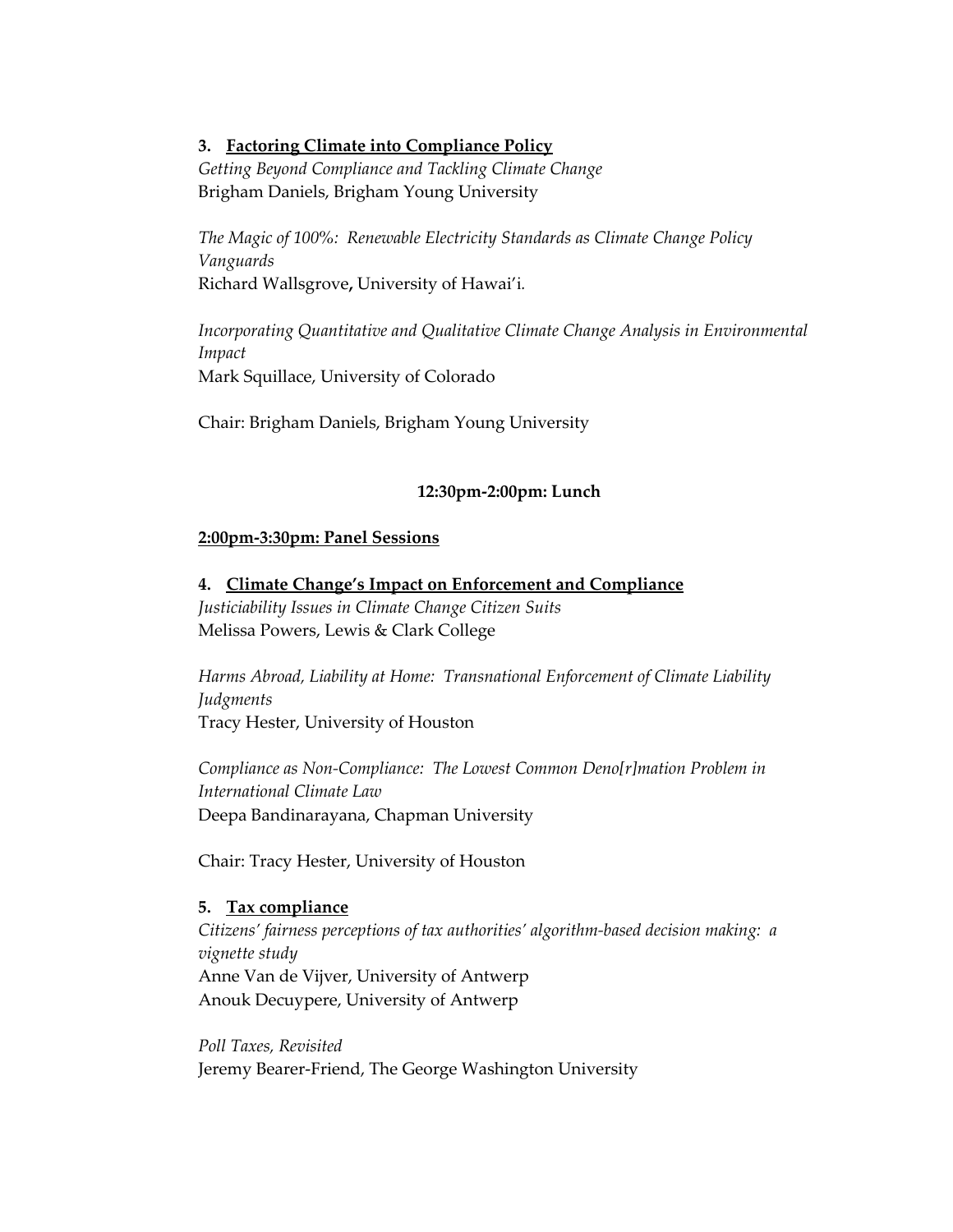*How regulatory compliance is constructed among tax professionals – the case of "responsible corporate tax"* Sara Jespersen, Copenhagen Business School

*Exploring Online Tax Talks in Kazakhstan* Talshyn Tokyzhanova, Tallinn University of Technology

Chair: Anne Van de Vijver, University of Antwerp

# **6. Psychology and Individual Compliance**

*A Duo of Compliance Issues in Taiwan's Drunk Driving Law: The Law and the Court* Kai-Ping Su, National Taiwan University, College of Law

*Honesty pledges to reduce dishonesty: The importance of Involvement and Identification* Eyal Peer, Hebrew University of Jerusalem Nina Mazar, Boston University Yuval Feldman, Bar-Ilan University Dan Ariely, Duke University

(*Mis)alignment between lay intuitions and empirical evidence about what shapes compliance* Chris Reinders Folmer, University of Amsterdam Benjamin van Rooij, University of Amsterdam

Chair: Chris Reinders Folmer, University of Amsterdam

# **3:30pm-4:00pm: Coffee and Tea**

# **4:00pm-5:30pm Panel Sessions**

# **7. New Books About Compliance**

J.S. Nelson and Lynn Stout *Business Ethics: What Everyone Needs to Know*

Melissa Rorie and Benjamin van Rooij (eds.) *Measuring Compliance: Assessing Corporate Crime and Misconduct Prevention*

Benjamin van Rooij and Adam Fine. *The Behavioral Code: The Hidden Ways the Law Makes Us Better...Or Worse*

Chair: Melissa Rorie, University Nevada, Las Vegas

# **8. Legal Interpretation and Ambiguity—Part 1**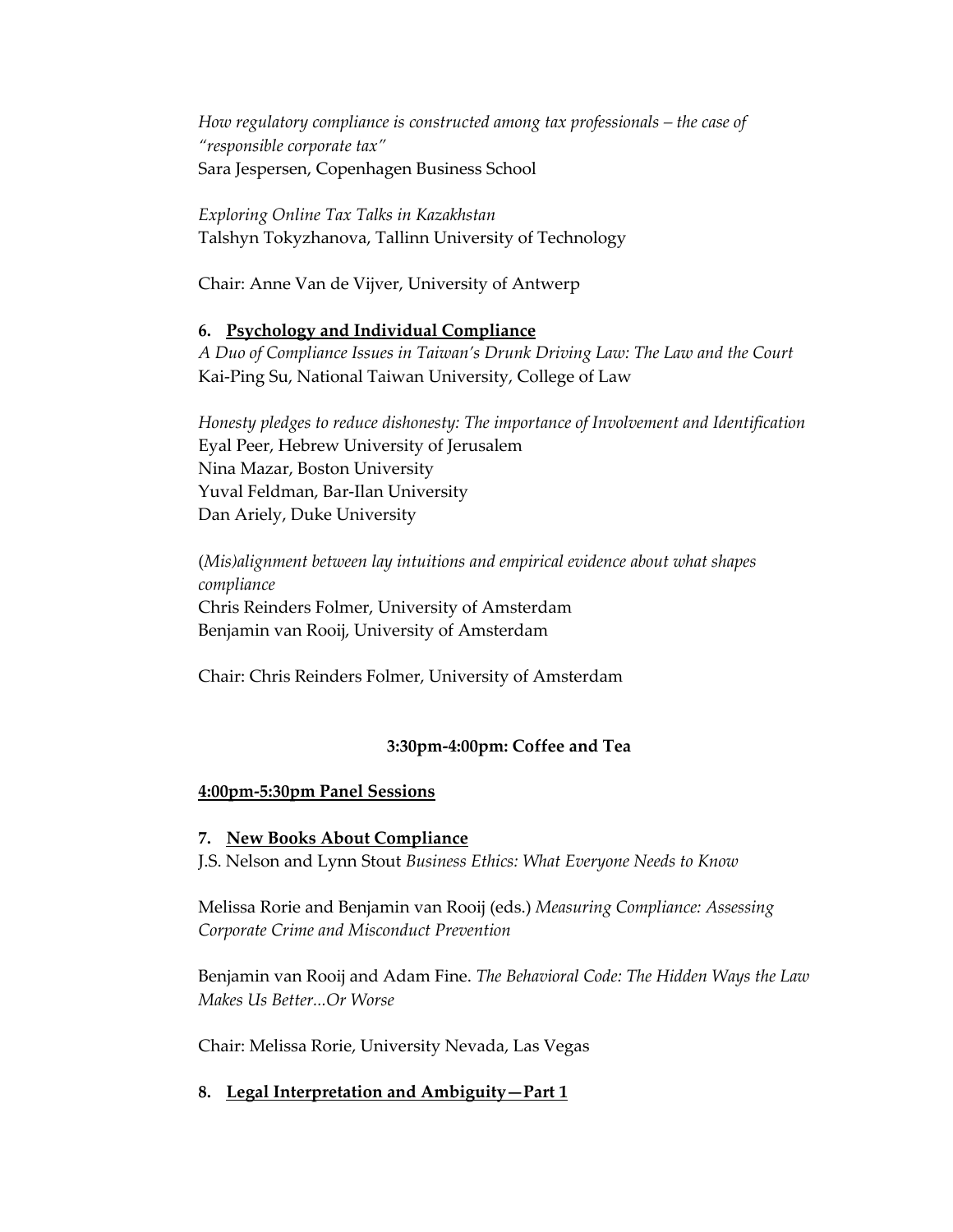*ERISA and ESG* Tracey M. Roberts, Cumberland School of Law, Samford University

*What should Caremark encompass?* Claire Hill, University of Minnesota Law School

*Minding the Gap in White Collar Crime* Miriam Baer, Brooklyn Law School

Chair: Tracey M. Roberts, Cumberland School of Law, Samford University

# **5:30pm-6:30pm: Reception with Drinks and Snacks**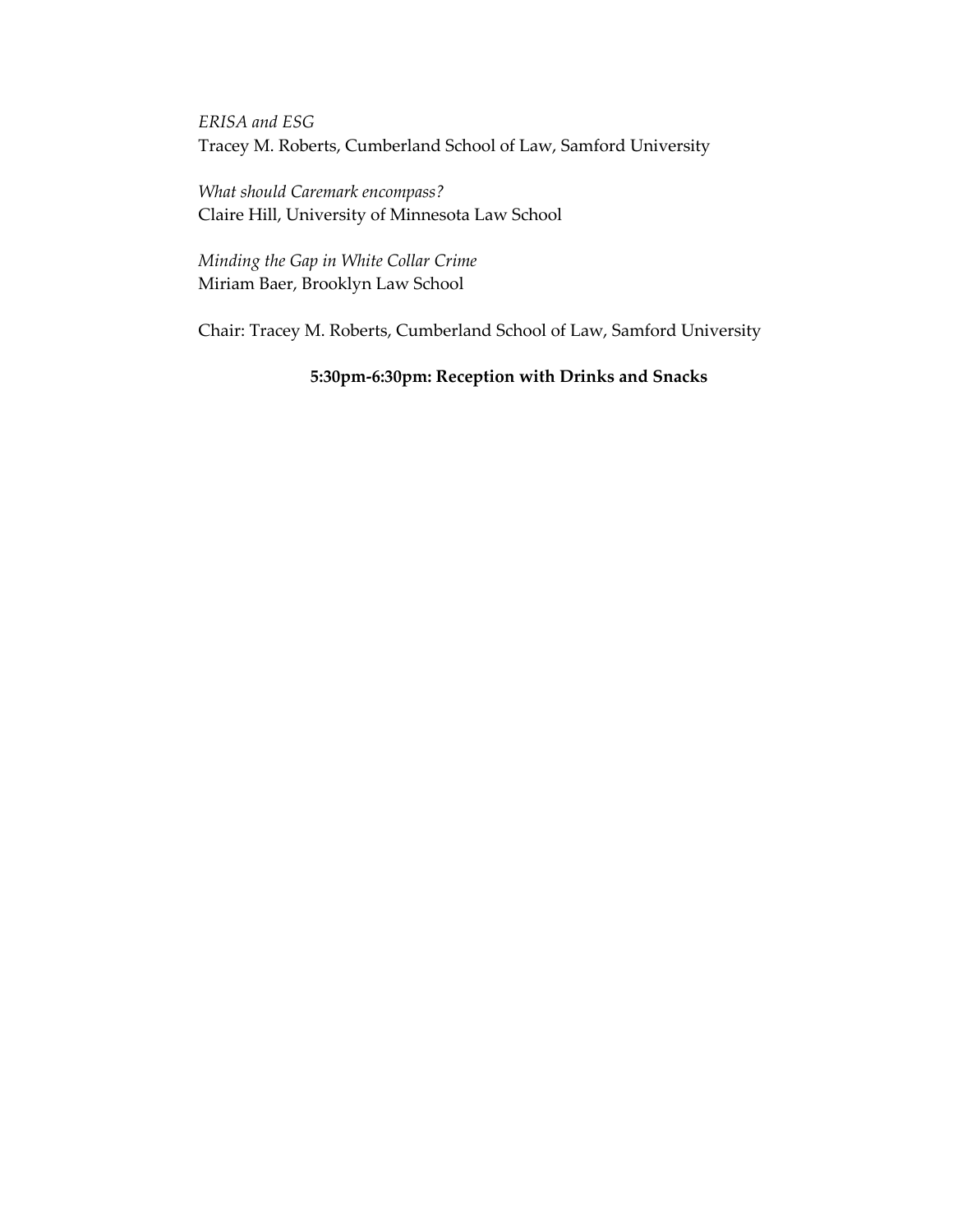# **Thursday, July 7**

# **9:00am-10:30am Panel Sessions**

**9. Decision making and legal compliance: Examining the situational and individual factors that shape the decision to engage in crime**

*Morality, situational moral cues, and crime decisions* Shaina Herman, University at Albany SUNY and Max Planck Institute for the Study of Crime, Security and Law Greg Pogarsky, University at Albany SUNY

*On the relation between trait morality and unethical decision-making: Simply a matter of rule compliance?*

Isabel Thielmann, Max Planck Institute for the Study of Crime, Security and Law Luke Smillie, University of Melbourne

*Virtual reality, emotions, and legal compliance*

Timothy C. Barnum, Max Planck Institute for the Study of Crime, Security and Law

Shaina Herman, University at Albany SUNY and Max Planck Institute for the Study of Crime, Security and Law

Jean-Louis van Gelder, Max Planck Institute for the Study of Crime, Security and Law

Chair: Shaina Herman, Max Planck Institute for the Study of Crime, Security and Law

# **10. Compliance and Health Care**

*Barriers to what? Activism, evidence and the evolution of compliance in evidence-based medicine*

Adam Christianson, Goldsmiths University of London

*Mediating Autonomy: Healthcare Organizations' Response to the California End of Life Option Act* Megan S. Wright, Penn State Law Cindy L. Cain, University of Alabama, Birmingham

*Leading a Healthier Company: Advancing a Public Health Model of Ethics and Compliance* Todd Haugh, Indiana University Kelley School of Business

Chair: Todd Haugh, Indiana University, Kelley School of Business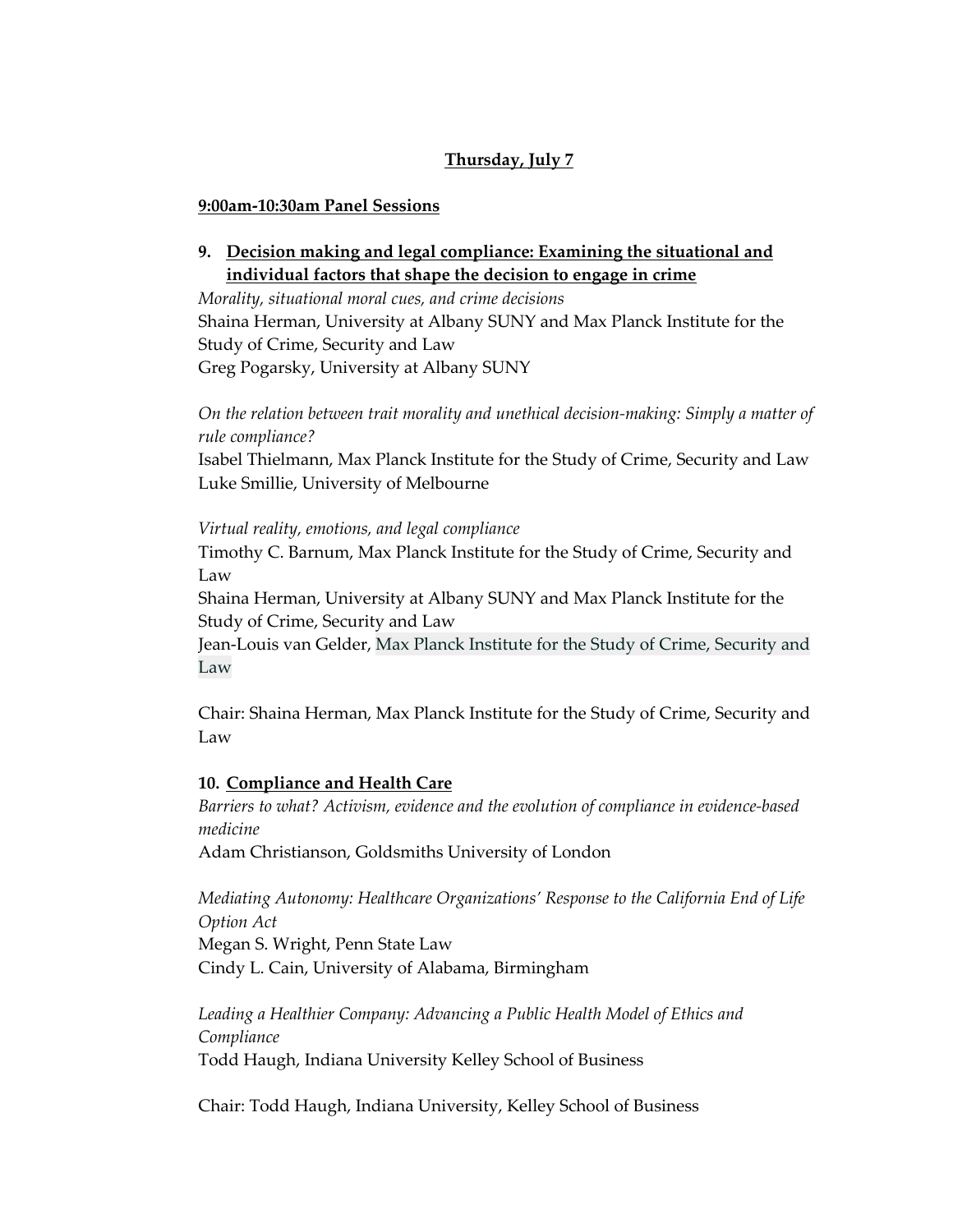#### **11. Regulatory Systems and Compliance**

*Varieties of Regulatory Regimes and their Effect on Public Trust in Market Actors* Yuval Feldman, Bar-Ilan University Libby Maman, Hebrew University of Jerusalem and Institute Barcelona d'Estudis Internacionals (IBEI) David Levi Faur, Hebrew University of Jersusalem

*A Tetrapartite Typology of Rules, Compliance Expectations, and Conduct in Regulatory Systems*  Marcus Moore, University of British Columbia

*Comparing Internal and External Regulatory Ecosystems: What Can We Learn, and Where to From Here?* Zaker Khan, Toronto Metropolitan University Dr. Kernaghan Webb, Toronto Metropolitan University

*The Table of Eleven as a conceptual framework and multi-causal model for compliance* Dick Ruimschotel, Compliance Management Consultants (CMC)/Good Governance Centre

Chair: Yuval Feldman, Bar-Ilan University

# **10:30am-11:00am: Coffee and Tea**

#### **11:00am-12:30pm Panel Sessions**

**12. Compliance Monitoring in Comparative Perspective** *Monitoring Corporate Compliance in American Regulatory Federalism: Evidence from State Attorneys General and Multi-state Litigation"*  Colin Provost, University College London Paul Nolette, Marquette University Elysa Dishman, Brigham Young University

*Reforming Corporate Culture in the Shadow of Government Enforcement* Elysa Dishman, Brigham Young University

*Illegal Logging Law: comparing compliance and enforcement approaches in the United Kingdom United States, and Australia* Hannah Harris, Macquarie Law School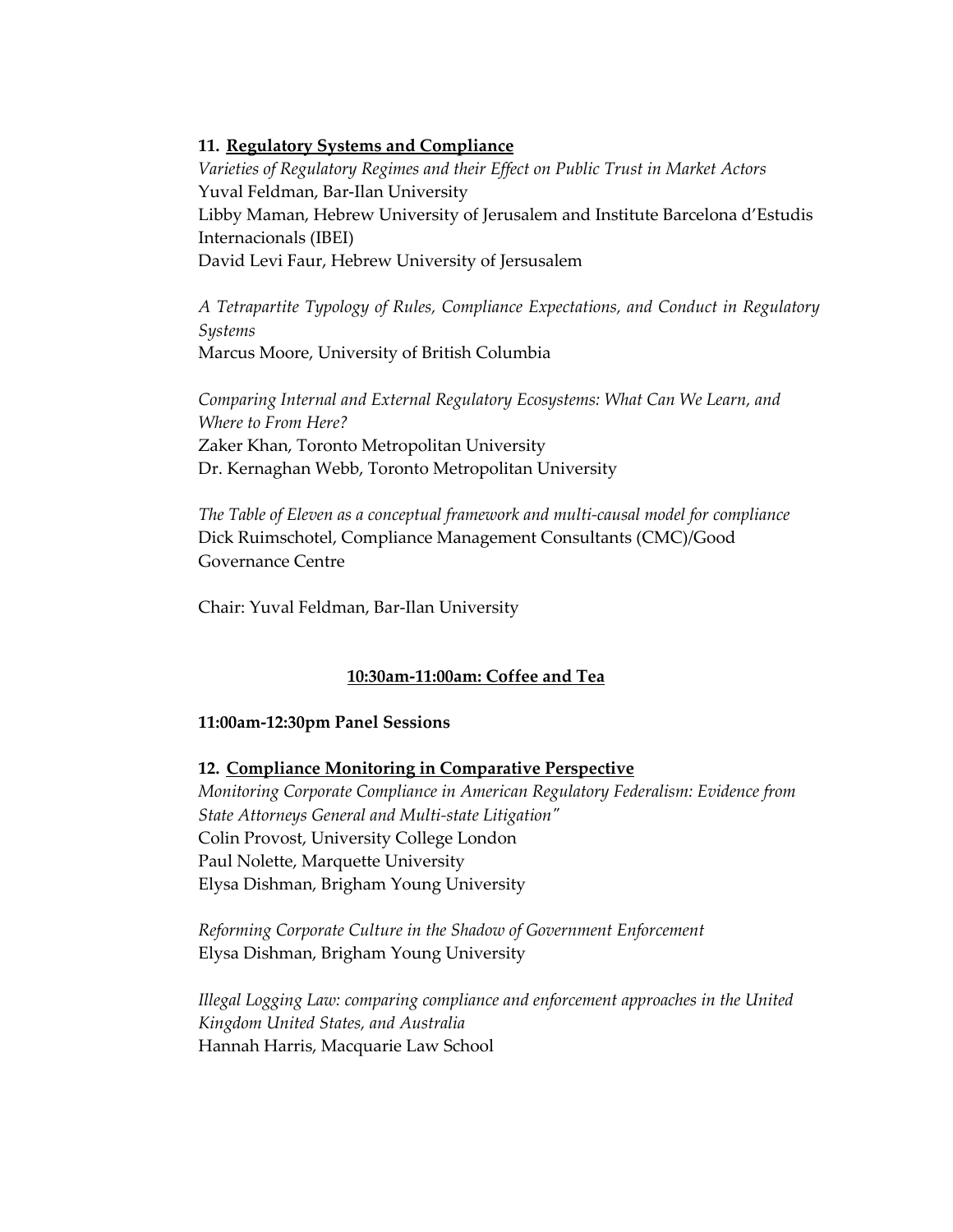Chair: Colin Provost, University College London

# **13. Compliance in Global Governance**

*The Systemic Effects of Trade Agreements with Labour Clauses: Diffusion or Displacement?* Alessandro Guasti, University of Oxford

*A framework to address the high level of trade compliance risks in global suppCely chains* Tom De Schryver, NL-MOD / Faculty of Military Sciences/CIIMT Gert Demmink, Central Bank of the United Arab Emirates

*Compliance in the Paris Agreement: The role of building States' (self-)reflexive capacity*  Sylvia Karlsso-Vinkhuyzen, Wageningen University

*How do conservative and liberal interest groups try to moralise the European Human Rights Justice and make it compliant with their own interests?* Gaëtan Cliquennois, French National Centre for Scientific Research and University of Nantes

# **12:30pm-2:00pm: Lunch and Business Meeting**

# **2:00pm-3:30pm Panel Sessions**

# **14. Compliance and the Workplace**

*From Work Stress to Well-Being, the Drivers of a Managerialization Process* Scarlett Salman, Eiffel/Paris East University

*Hidden contracts restricting worker mobility* Jonathan Harris, Loyola Law School

*Design thinking for behavioral and organisational change: Development of a Public Sector Hybrid Workplace Policy* Linzi Ryan, Maynooth University

*Ableism in the labour market: why are disabled people being managed out of the labour market?* Sarabajaya Kumar, University College London Colin Provost, University College London

Chair: Scarlett Salman, Eiffel/Paris East University

# **15. Compliance Issues in Environmental Regulation**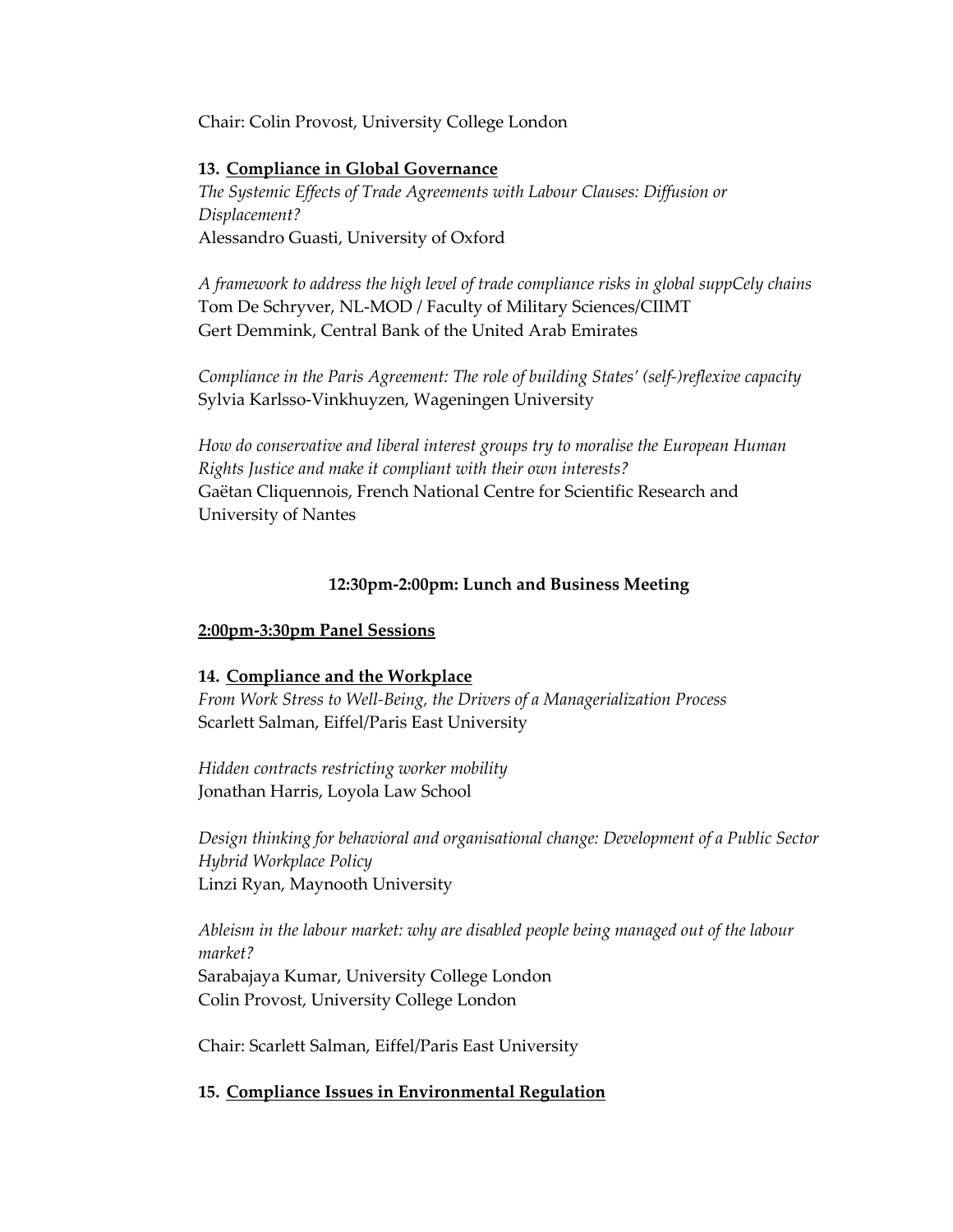*Explaining Compliance with VSS: Understanding Colombian Coffee Farmers' Motivations to Comply with Environmental Rules* Paulo Mortara Batistic, University of Münster Thomas Dietz, University of Münster Jan Börner, University of Bonn Yannic Rudá Damm, University of Bonn

*Restorative justice for corporate environmental crimes: critical lessons from an intricate Italian case* Marco Colacurci, University of Campania

*Performance Standards, Government Contractors and Quality Control: The Israeli Water Desalination Scandal* Yoav Dotan, Hebrew University of Jerusalem

*Non-compliance behavior and use of extraction rights for natural resources* Florian Diekert, Heidelberg University Linda Nøstbakken, Norwegian School of Economics Andries Richter, Wageningen University

Chair: Marco Colacurci, University of Campania

# **3:30pm-4:00pm: Coffee and Tea**

#### **4:00pm-5:30pm Plenary Session**

# **16. Awards Panel and Lifetime Achievement winner Address**

*Is Legitimacy-Based Compliance A Viable Model for Law?* Tom Tyler, Yale University Winner, 2022 ComplianceNet Lifetime Achievement Award

# **5:30pm-6:30pm: Reception with Drinks and Snacks**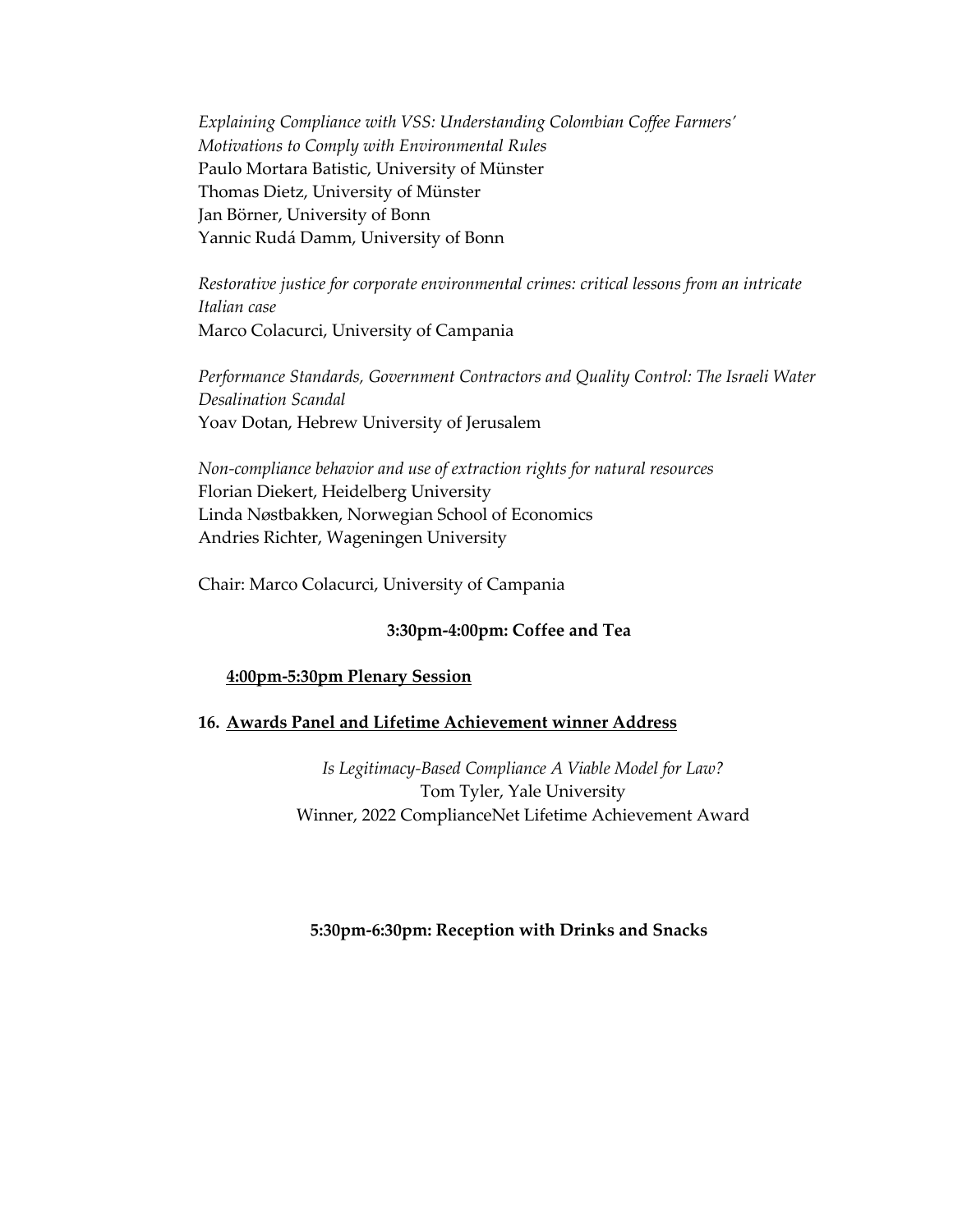# **Friday, July 8th**

#### **9:00am-10:30am Panel Sessions**

#### **17. Race, the Law and Compliance**

*Carceral Intent* Danielle C. Jefferis, California Western School of Law

*Adjudicating Police Accountability: The problem of too many?* Jihyun Kwon, University of Toronto

*Homeownership in Black and White: Who Does the Mortgage Interest Deduction Work For?* Nyamagaga Gondwe, New York University School of Law

Chair: Danielle C. Jefferis, California Western School of Law

#### **18. Prosecutors and Data Collectors**

*Global Enforcement in the Financial Industry: A new dataset* Roy Gava, University of St. Gallen and University of Geneva

*Non-criminal persecution agreement as an instrument for expanding the consensus space in Brazilian criminal justice: a new paradigma for the prosecution service?* Graziella Maria Depra Bittencourt, Public Ministry of the State of Espírito Santo

*The U.S. Department of Justice's "Piling-On" Policy: A Policy in Search of a Rationale* Jonathan J. Rusch, American University Washington College of Law

Chair: Roy Gava, University of St. Gallen and University of Geneva

# **10:30am-11:00am: Coffee and Tea**

#### **11:00am-12:30pm Panel Sessions**

# **19. Legal Interpretation and Ambiguity—Part 2**

*Interpretive Entrepreneurship: How firms use international legal interpretation to modify their compliance obligations* Melissa J. Durkee, University of Georgia School of Law

*The Future of Corporate Criminal Liability: Watching the ESG Space* J.S. Nelson, Harvard Business School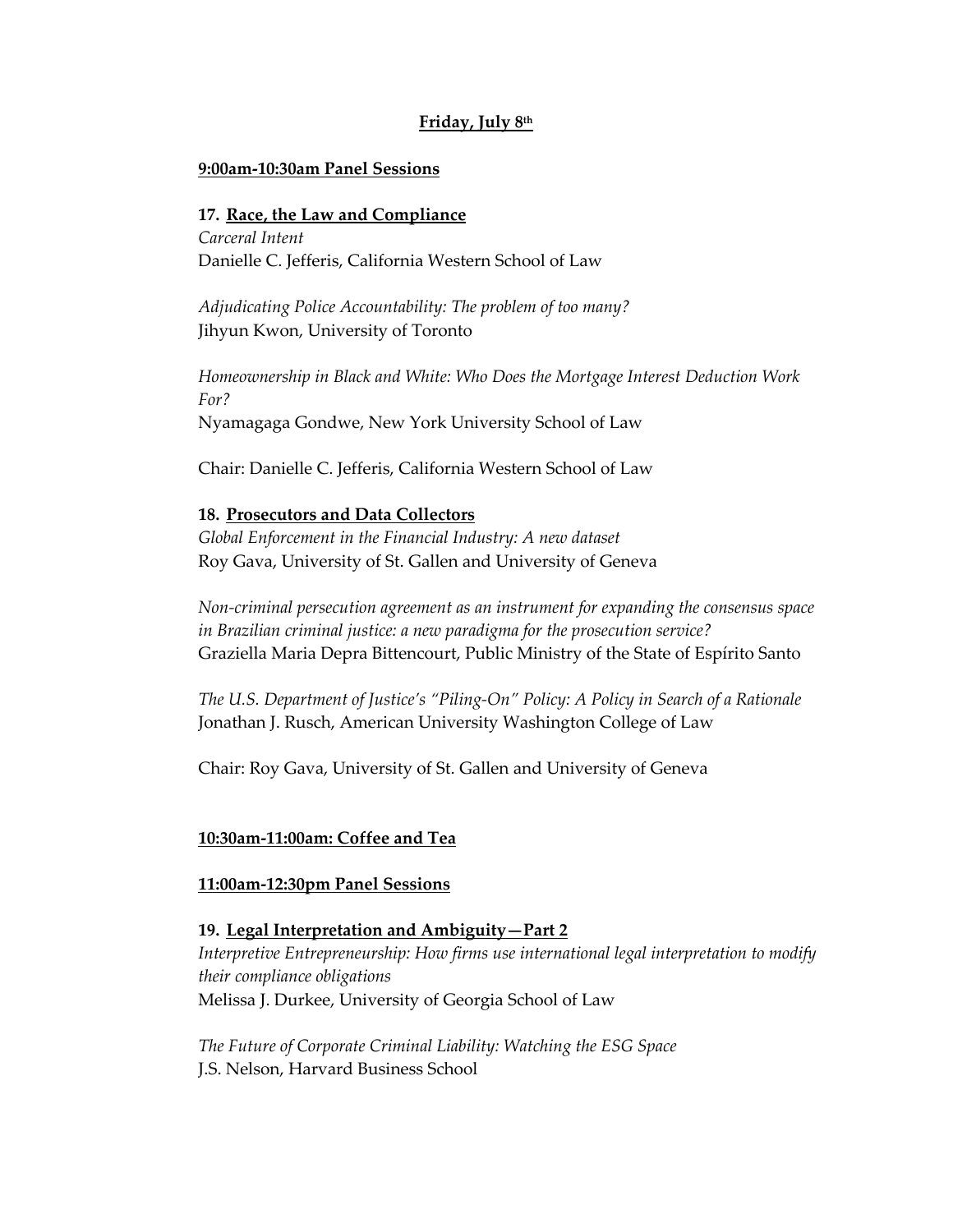*Battle for our Souls: A Psychological Justification for Individual and Corporate Liability for Organizational Misconduct*  Jennifer Arlen, New York University School of Law Lewis Kornhauser, New York University School of Law

Chair: J.S. Nelson, Harvard Business School

# **20. Risk, Fairness, and Legitimacy in Compliance** *Calibration and coherence in perceptions of risk across varying offenses and justice experience*  Bryanna Fox, University of South Florida Thomas Loughran, Pennsylvania State University

*(Re)Organizing Legitimacy Theory* Joseph A. Hamm, Michigan State University Caitlin Cavanagh, Michigan State University Sung Lee, Texas A&M University

Jessica R. Deitzer, Max Planck Institute

*Hope, Fairness, and Juveniles' Probationary Compliance* Adam Fine, Arizona State University

Chair: Adam Fine, Arizona State University

# **12:30pm-2:00pm: Lunch**

#### **2:00pm-3:30pm Panel Sessions**

#### **21. Inspectors and Whistleblowers**

*Inspection results of announced versus unannounced inspections* Marieke Kluin, Leiden University Arjan Blokland, Leiden University Wim Huisman, Vrije Universiteit Amsterdan

*Financial Incentives for Whistleblowing: A Comparative Perspective* Nedim Hogic, Sant'Anna School of Advanced Studies

*Whistleblower Protections or Qui Tam Enforcement? Compliance in Regulatory Capitalism* Theo Nyreröd, Brunel University and Stockholm Institute of Transition Economics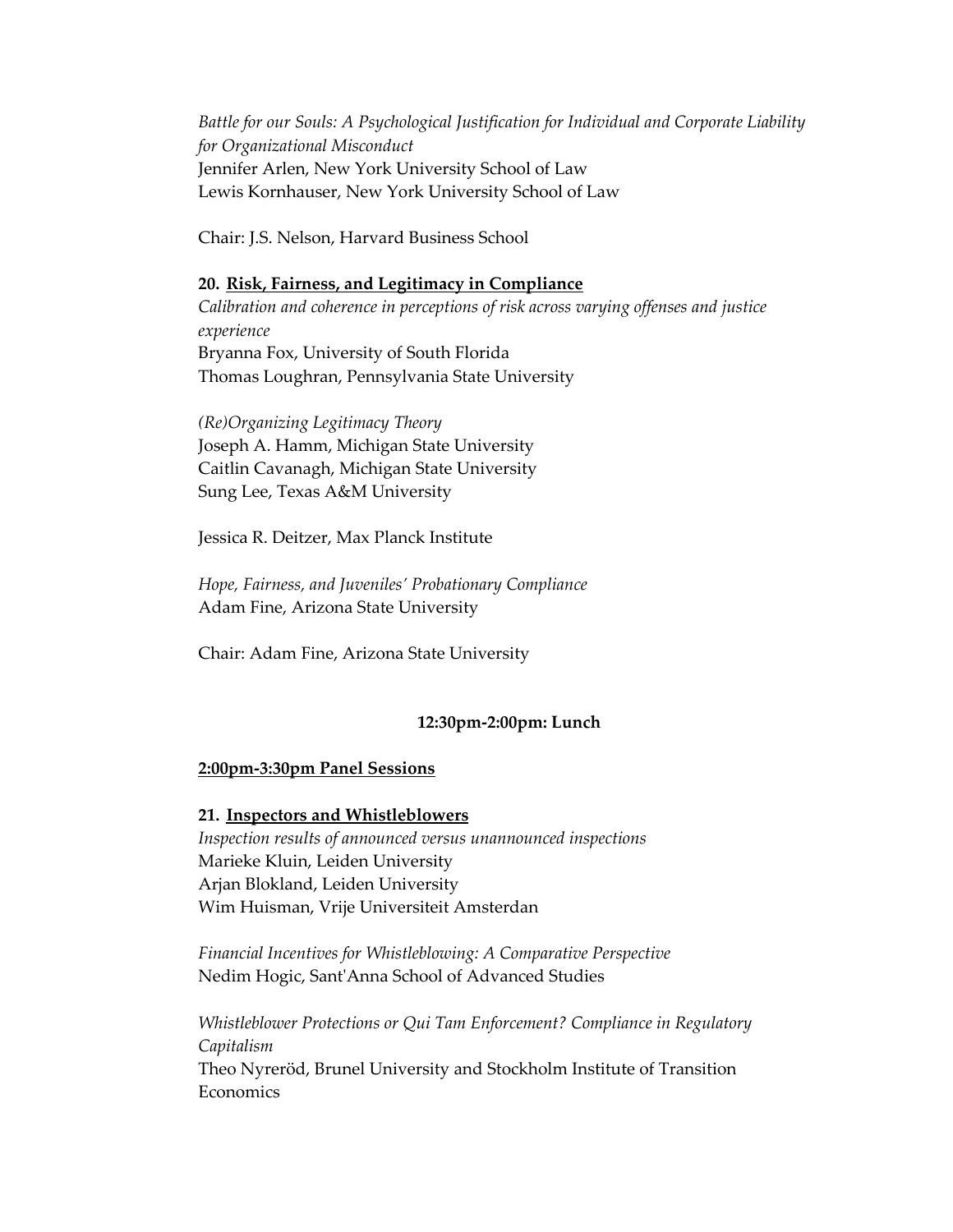Chair: Marieke Kluin, Leiden University

#### **22. Artificial Intelligence and Technology**

*Antidote or Placebo? De-Platforming as a Response to the Commerce of Disinformation Spreading Across Social-Media.*  Stephen Wilks, University of Exeter and UK Competition Appeal Tribunal

*When is it permissible for artificial intelligence to lie?* Tae Wan Kim, Carnegie Mellon University Tong (Joy) Lu, Carnegie Mellon University Yanhan Tang, Carnegie Mellon University Zhaoqi Cheng, Boston University John Hooker, Carnegie Mellon University

*Net-widening of (criminal) background screening with regulatory sanctions: an examination of the desirability and feasibility from within the Dutch screening landscape* Elina Van 't Zand, Leiden University

Chair: Stephen Wilks, University of Exeter and UK Competition Appeal Tribunal

**3:30pm-4:00pm: Coffee and Tea**

#### **4:00pm-5:30pm: Closing Plenary**

**23. Trade-offs and Coordination in Compliance** *Expressive Norms and Law's Coordinative Function: The Case of UK Lockdown Compliance* Jonathan Jackson, London School of Economics and Political Science and University of Sydney Law School Ben Bradford, University College London Krisztián Pósch, University College London Arabella Kyprianides, University College London Julia A. Yesberg, University College London